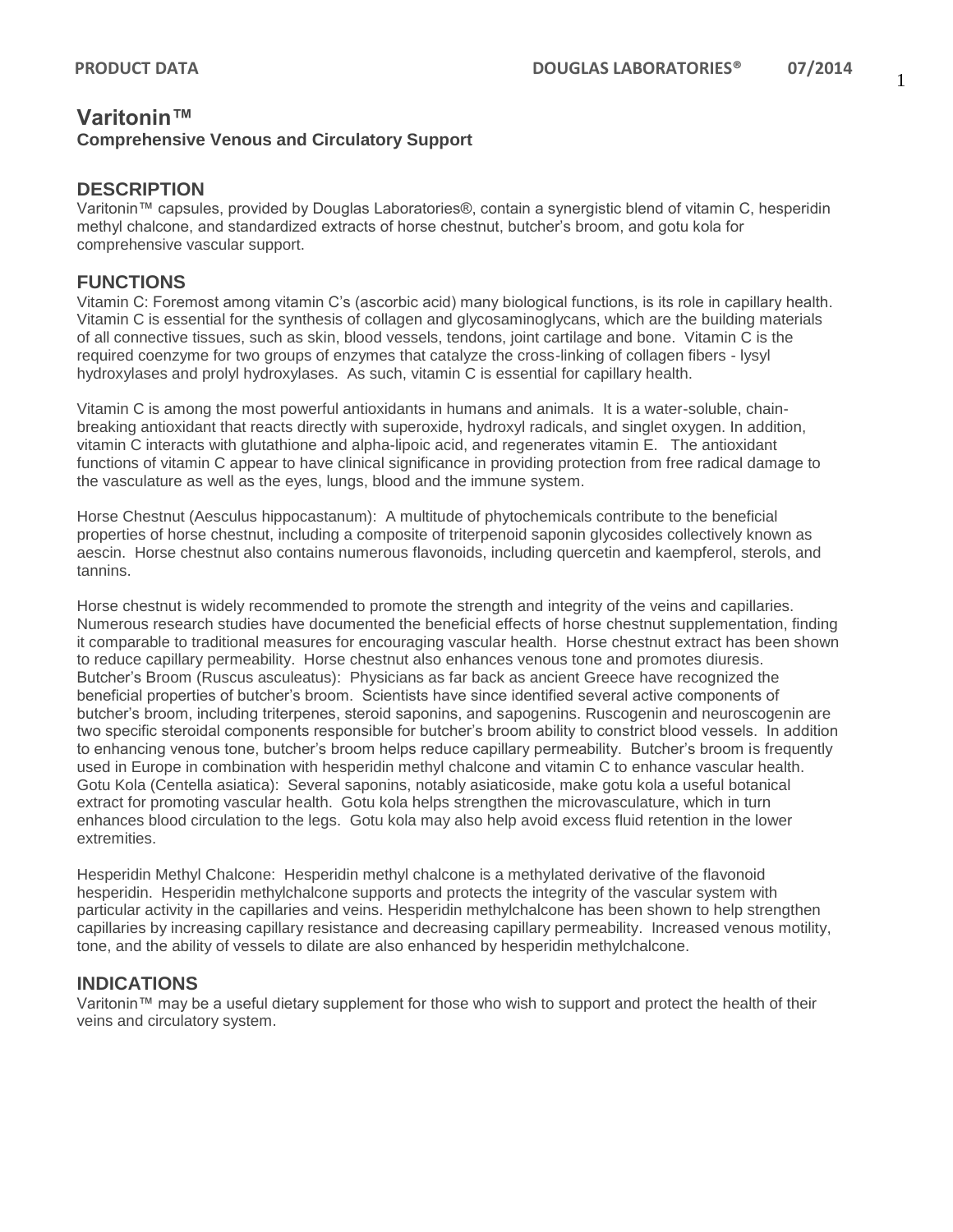### **Varitonin™ Comprehensive Venous and Circulatory Support**

### **FORMULA (VRT)**

| Each Vegetarian capsule contains:                          |  |
|------------------------------------------------------------|--|
|                                                            |  |
| Horse chestnut seed (Aeculus Hippocatanum), dried extract, |  |
|                                                            |  |
|                                                            |  |
| Gotu Kola leaf (Centinella asiatica)                       |  |
|                                                            |  |
| Butcher's Broom rhizome (Ruscus asculeatus)                |  |
|                                                            |  |

# **SUGGESTED USE**

1 to 2 capsules daily or as directed by physician.

# **SIDE EFFECTS**

No adverse side effects have been reported.

# **STORAGE**

Store in a cool, dry place, away from direct light. Keep out of reach of children.

# **REFERENCES**

Annoni F, Mauri A, Marincola F, Resele LF. Venotonic activity of escin on the human saphenous vein. Arzneimittelforschung 1979;29:672-5.

Arpaia MR, Ferrone R, Amitrano M, et al. Effects of Centella asiatica extract on mucopolysaccharide metabolism in subjects with varicose veins. International Journal of Clinical Pharmacology Research 1990;10:229-33.

Belcaro GV, Rulo A, Grimaldi R. Capillary filtration and ankle edema in patients with venous hypertension treated with TTFCA. Angiology 1990;41:12-8.

Bendich A, Langseth L. The health effects of vitamin C supplementation: A review. J Am Coll Nutr 1995;14:124-136.

Bisler H, Pfeifer R, Kluken N, Pauschinger P. [Effects of horse-chestnut seed extract on transcapillary filtration in chronic venous insufficiency] Deutsche Medizinische Wochenschrift 1986;111:1321-9.

Boccalon H, Causse C, Yubero L. Comparative efficacy of a single daily dose of two capsules Cyclo 3 Fort in the morning versus a repeated dose of one capsule morning and noon. A one-month study. International Angiology 1998;17:155-60.

Cappelli R, Nicora M, Di Perri T. Use of extract of Ruscus aculeatus in venous disease in the lower limbs. Drugs Exp Clin Res 1988;14:277-83.

Cesarone MR, Laurora G, De Sanctis MT, et al. [The microcirculatory activity of Centella asiatica in venous insufficiency. A double-blind study]. Minerva Cardioangiol 1994;42:299-304.

Cluzan RV, Alliot F, Ghabboun S, Pascot M. Treatment of secondary lymphedema of the upper limb with CYCLO 3 FORT. Lymphology 1996;29:29-35.

Diehm C, Vollbrecht D, Amendt K, Comberg HU. Medical edema protection – clinical benefit in patients with chronic deep vein incompetence. A placebo-controlled double blind study. Vasa 1992;21:188-92.

Domange JR, Bougaret S, Yubero L. Pharmacological studies of Cyclo 3 Fort and its constituents (Ruscus extract, hesperidin methyl chalcone, ascorbic acid): An up to date review. Clinical Hemorheology 1994;14:S7- S13.

Frei B. Reactive oxygen species and antioxidant vitamins: Mechanisms of action. Am J Med 1994;97 Suppl. 3A:5S-13S.